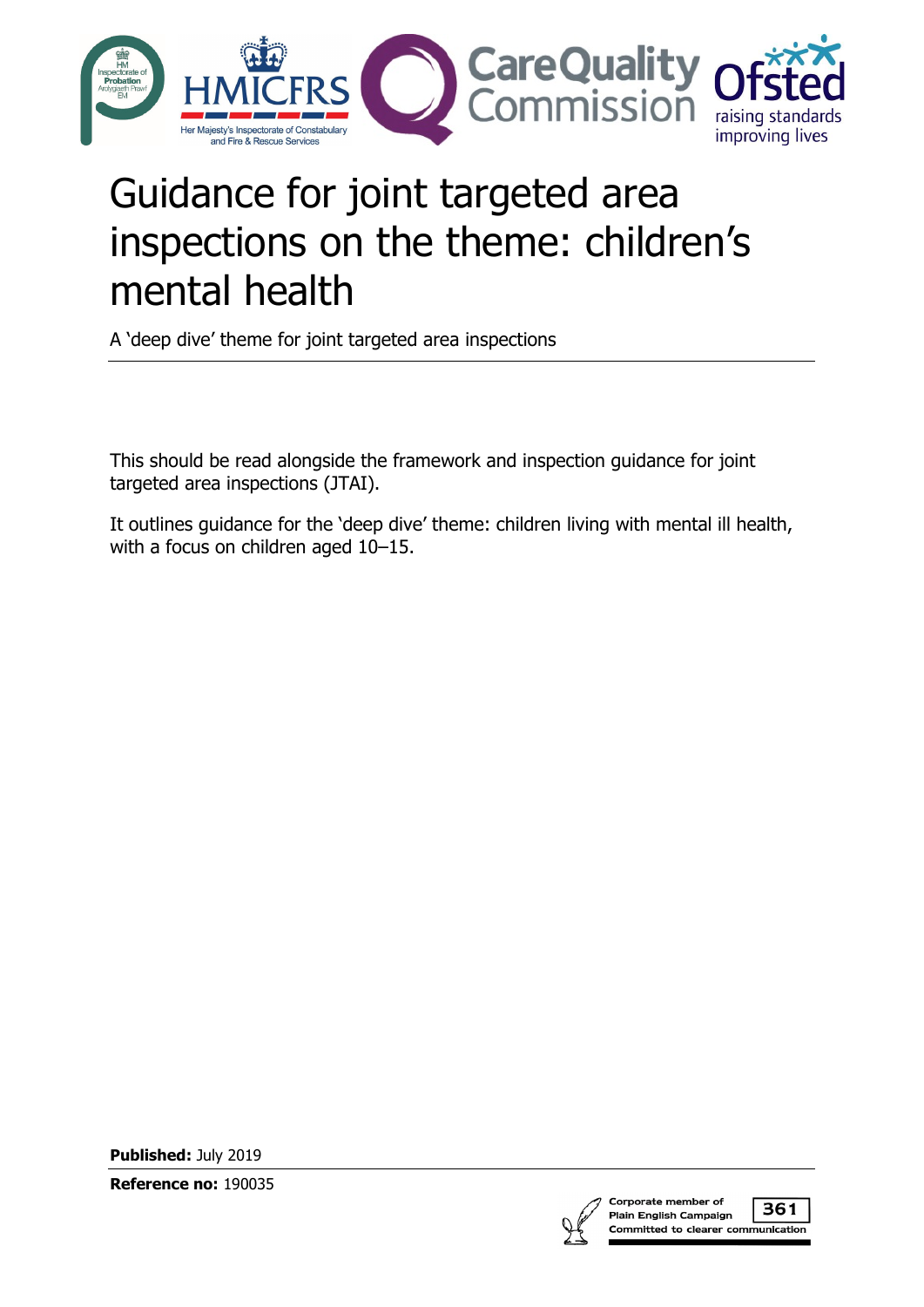

## **Contents**

| <b>Introduction</b>                                                     | 3  |
|-------------------------------------------------------------------------|----|
| <b>Definition</b>                                                       | 4  |
| Scope of the inspection                                                 | 5  |
| Meeting with relevant staff                                             | 7  |
| <b>Evaluation criteria</b>                                              | 7  |
| Annex A: local information to support the inspection                    | 11 |
| Lists of children                                                       | 11 |
| Other child-level lists and planned multi-agency meetings               | 13 |
| Important case-file documents                                           | 14 |
| Other information to support the inspection                             | 15 |
| Information required from individual agencies to support the inspection | 15 |
| Engagement with children, young people, parents and carers              | 18 |
| Overview of Annex A: process and milestones                             | 19 |
| Annex B: tool for tracking children's experiences                       | 20 |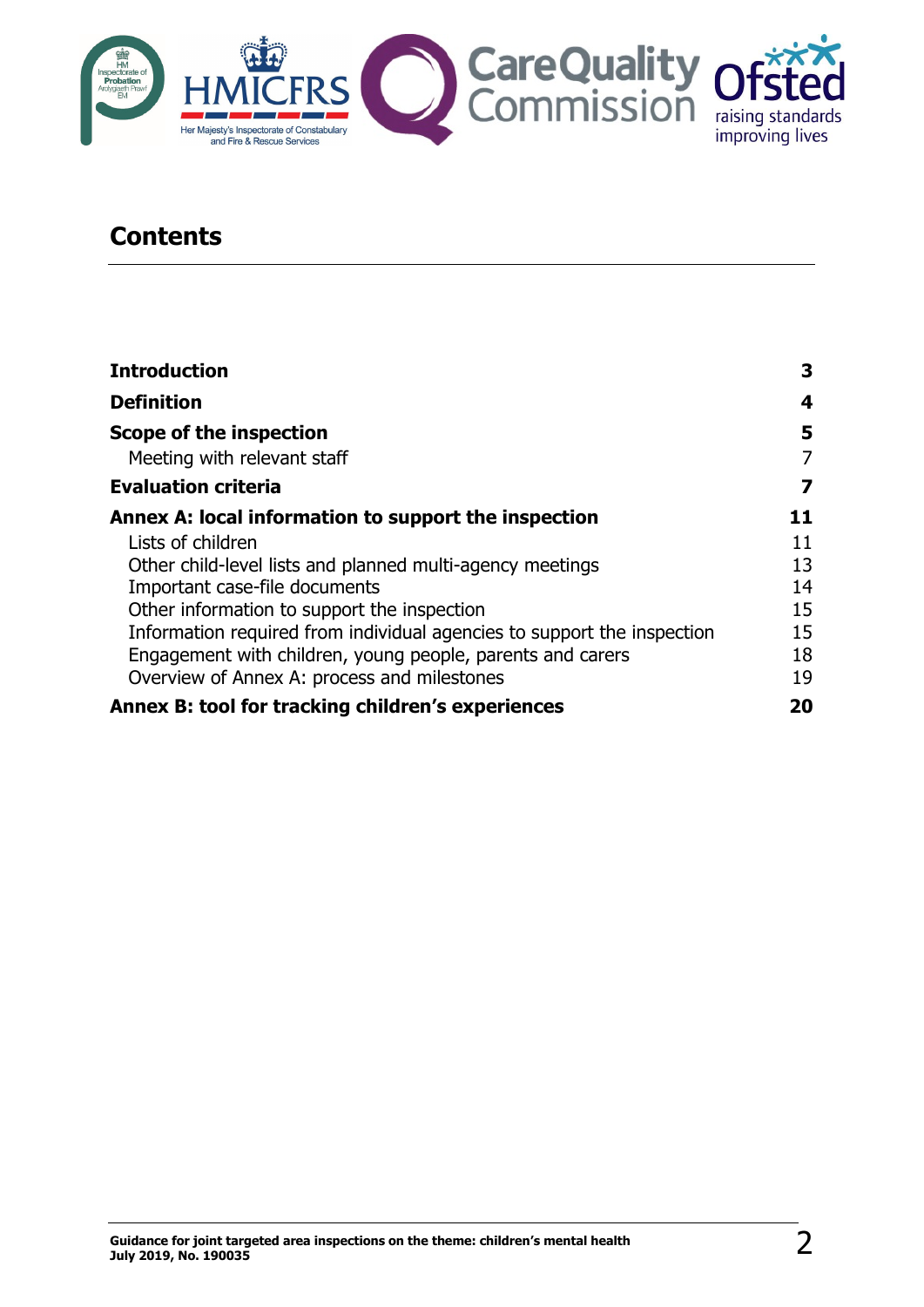

# <span id="page-2-0"></span>**Introduction**

- 1. This guidance is for inspectors from Ofsted, the Care Quality Commission (CQC), Her Majesty's Inspectorate of Constabulary, Fire and Rescue Services (HMICFRS) and Her Majesty's Inspectorate of Probation (HMI Probation) to use when carrying out a joint targeted area inspection of a local area. It focuses on a deep dive investigation into how local services respond to children and their families when children are living with mental ill health $1$  and children are subject to a child in need or child protection plan or are a looked after child.<sup>[2](#page-2-2)</sup> It should be read alongside the framework and quidance for these inspections.<sup>[3](#page-2-3)</sup>
- 2. Inspectors will track and sample the experiences of children and young people.
- 3. Tracking is an in-depth, 'end-to-end' look at the experiences of between five and seven children who are living with mental ill health and in receipt of multiagency services.
- 4. Sampling is a more targeted look at the experiences of a greater number of children, focusing on points in their journeys. Sampling will focus on the children with early signs of, or who are living with, mental ill health when there is multi-agency and single-agency involvement. Guidance on tracking and sampling is in the inspection framework and guidance.
- 5. In 2018, NHS Digital published statistics about the mental health of children and young people. It found that:
	- in the last survey carried out in 2014, one in 10 children aged five–15 had a mental health disorder (either emotional, behavioural, hyperactive or other). In 2017, this had risen to one in nine
	- for children and young people aged five–19, one in eight (12.8%) have at least one mental disorder
	- $\blacksquare$  this change was largely driven by an increase in emotional disorders (including anxiety and depression), which for five–15-year-olds rose from 3.9% in 2004 to 5.8% in 2017

<span id="page-2-1"></span> $1$  Within this guidance, when we refer to children living with, or who have, mental ill health, we are including those who have the early signs of mental ill health and those who professionals have identified as having mental ill health, as well those children with a formal diagnosis of mental ill health.

<span id="page-2-2"></span> $<sup>2</sup>$  For this inspection, the focus is on children who are subject to child in need or child protection plans, or children</sup> looked after.

<span id="page-2-3"></span><sup>3</sup> 'Joint inspections of arrangements and services for children – inspection framework and guidance', Ofsted, the Care Quality Commission, Her Majesty's Inspectorate of Constabulary, Fire and Rescue Services and Her Majesty's Inspectorate of Probation, 2016; [www.gov.uk/government/publications/joint-inspections-of-arrangements-and](https://www.gov.uk/government/publications/joint-inspections-of-arrangements-and-services-for-children-in-need-of-help-and-protection)[services-for-children-in-need-of-help-and-protection.](https://www.gov.uk/government/publications/joint-inspections-of-arrangements-and-services-for-children-in-need-of-help-and-protection)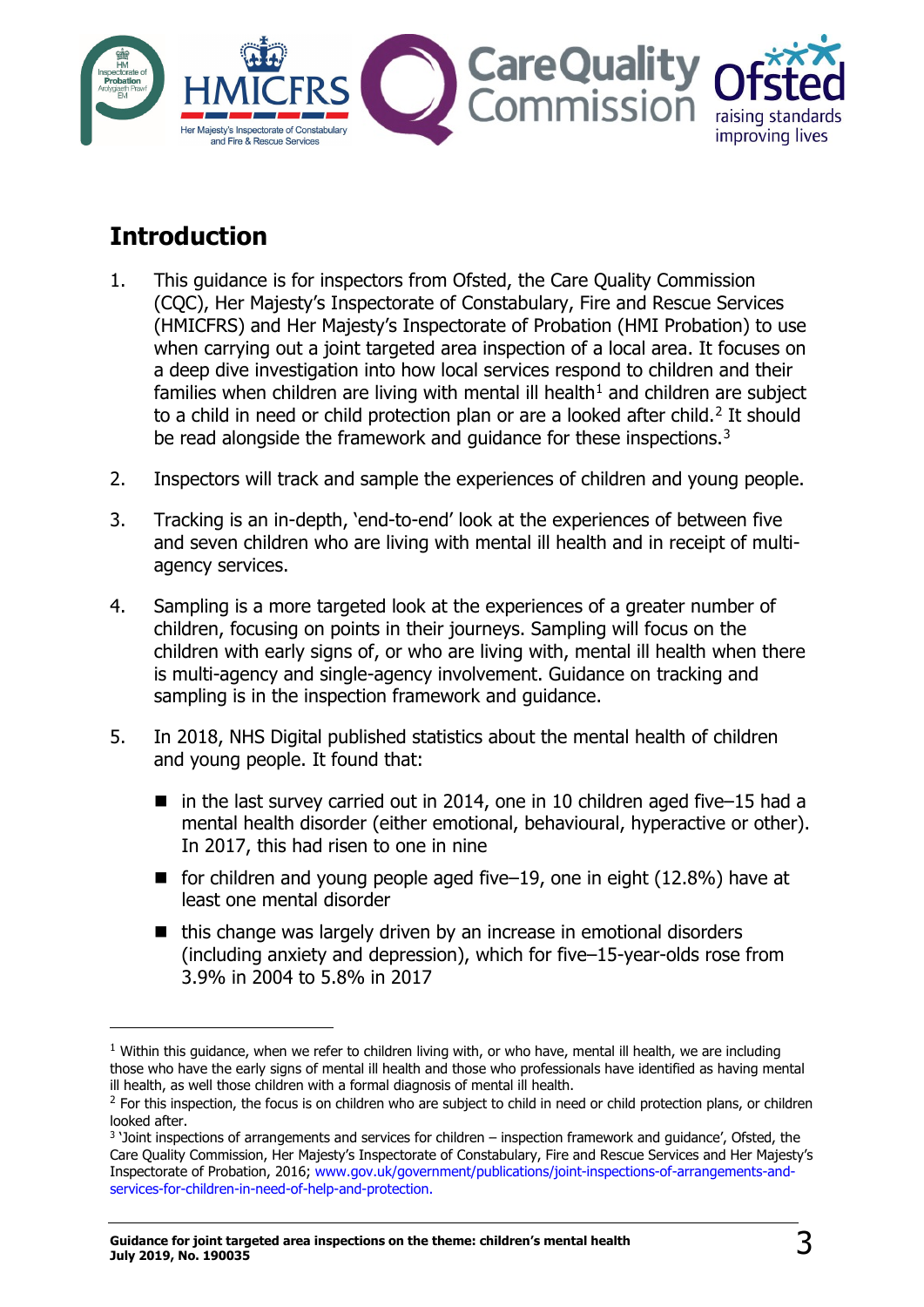

- $\blacksquare$  across the group of five–19-year-olds, around one in 12 (8.1%) reported an emotional disorder.[4](#page-3-1)
- 6. The report found that one in four children with mental ill health accessed specialist mental health services in the previous year. Children were much more likely to have accessed other support available. For example, they were more likely to seek online support, help from family or friends, and/or professional support from teachers or primary care professionals.<sup>[5](#page-3-2)</sup>
- 7. Around half of all people who have a mental health problem at some point in their life will experience their first symptoms before they are 14 years old.<sup>[6](#page-3-3)</sup>
- 8. The deep dive aspect of the inspection will evaluate the experience of children on child in need and child protection plans, and children in care who have mental ill health. It will focus on children aged 10–15 years.
- 9. We will use the unique joint-agency methodology to focus on how agencies work collaboratively with partners to identify children experiencing mental ill health and how they intervene early to support these children when problems arise. Partners may be working with children who are awaiting a service or having difficulty accessing the right support. We are interested in how they provide ongoing support to these children and their families, and the impact on children of delays in accessing services.
- 10. We will look for examples of good practice in how partners work collectively to provide support to prevent deterioration in mental health and promote good mental well-being and resilience.
- 11. This JTAI is an opportunity to examine how leaders in the partnership work together to understand the needs of children in their local area who have mental ill health. We will look at how they commission and evaluate services, so that children and their families have access to the right support at the right time.

# <span id="page-3-0"></span>**Definition**

ł

12. The scope of this inspection includes children who professionals have identified concerns about and possibly have early signs of mental ill health, as well as

<span id="page-3-1"></span><sup>4</sup> 'Mental Health of Children and Young People in England, 2017', NHS Digital, 2018; [https://digital.nhs.uk/data-and-information/publications/statistical/mental-health-of-children-and-young-people](https://digital.nhs.uk/data-and-information/publications/statistical/mental-health-of-children-and-young-people-in-england/2017/2017)[in-england/2017/2017.](https://digital.nhs.uk/data-and-information/publications/statistical/mental-health-of-children-and-young-people-in-england/2017/2017)

<span id="page-3-3"></span><span id="page-3-2"></span><sup>5</sup> 'Mental Health of Children and Young People in England, 2017', NHS Digital, 2018; [https://digital.nhs.uk/data](https://digital.nhs.uk/data-and-information/publications/statistical/mental-health-of-children-and-young-people-in-england/2017/2017)[and-information/publications/statistical/mental-health-of-children-and-young-people-in-england/2017/2017.](https://digital.nhs.uk/data-and-information/publications/statistical/mental-health-of-children-and-young-people-in-england/2017/2017) <sup>6</sup> 'The mental health of children and young people in England', Public Health England, 2016; [www.gov.uk/government/publications/improving-the-mental-health-of-children-and-young-people.](http://www.gov.uk/government/publications/improving-the-mental-health-of-children-and-young-people)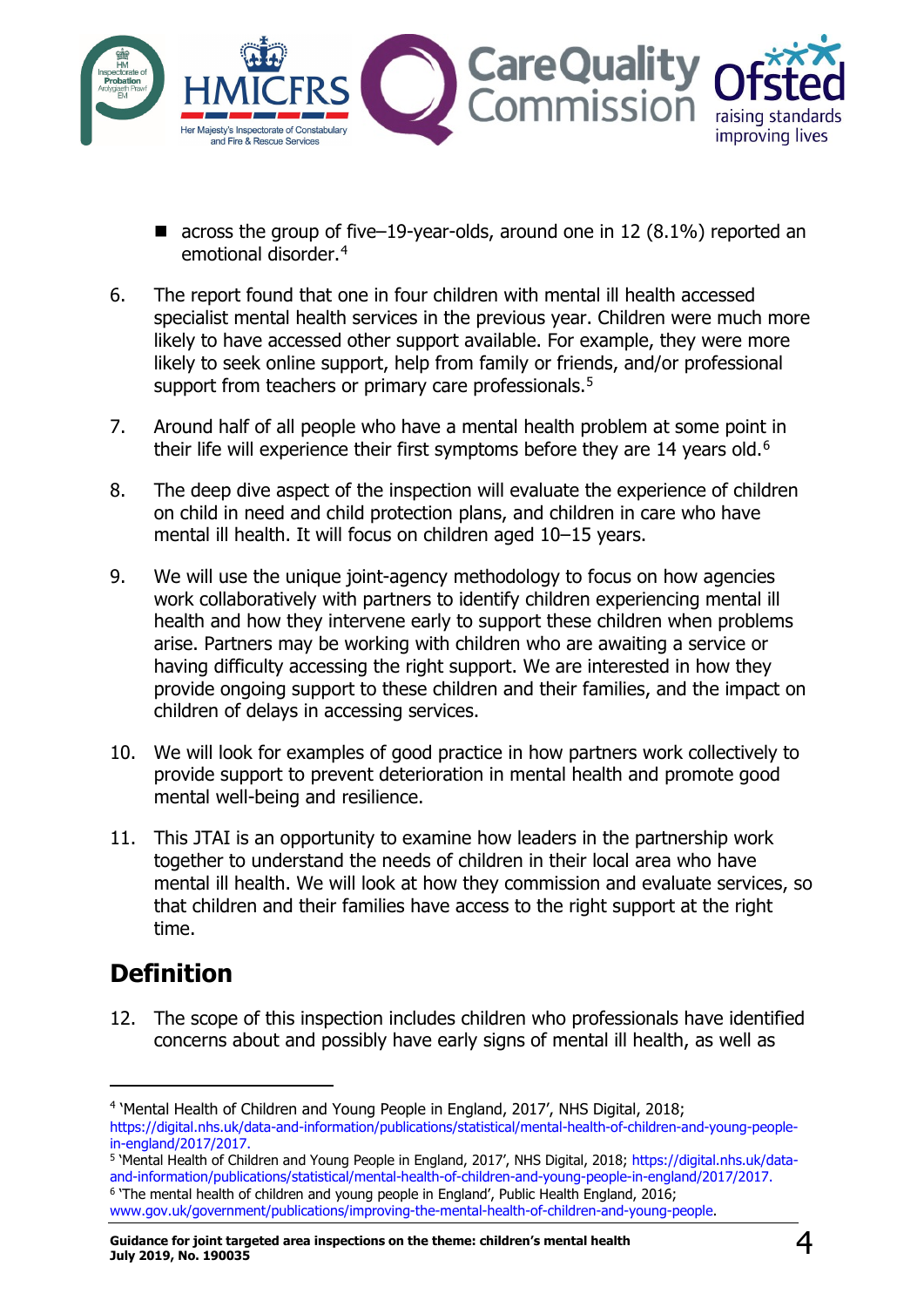

those children who are living with mental ill health and those who have a formal mental health diagnosis.

- 13. We recognise that there is much debate and controversy about definitions and formal diagnoses of mental ill health. A formal diagnosis requires that the symptoms have a significantly negative impact on the day-to-day functioning of the individual.
- 14. The basis for most mental ill health diagnoses are on whether symptoms fit into a carefully defined series of descriptions documented in large classifications. The most commonly used of these are the International Classification of Diseases (ICD) and the Diagnostical and Statistical Manual of Mental Disorders (DSM). Psychologists and psychiatrists use both. The fact that there are two classifications and that they differ somewhat demonstrates the complexity involved in a mental ill health diagnosis.
- 15. The following are the most commonly recognised forms of mental ill health in children.
	- $\blacksquare$  Emotional disorders: these are the most common problems, with anxiety and depression being most frequent. Other problems include obsessive compulsive disorder (OCD), post-traumatic stress disorder (PTSD) and eating disorders.
	- Behavioural disorders: these include oppositional defiant disorder and conduct disorder.
	- Psychotic disorders: these include schizophrenia and bipolar disorder. These are rare but have long-term implications for children.
- 16. Many children will have more than one disorder. Self-harm is not a disorder but can be associated with any of the above problems. Children who self-harm fall within the scope of this deep dive.
- 17. There are also pre-existing childhood disorders, such as attention deficit hyperactivity disorder (ADHD), attention deficit disorder (ADD) and autism spectrum conditions/disorders (ASC/ASD). They are not mental ill health conditions but children with these conditions are more likely to experience mental ill health problems.

# <span id="page-4-0"></span>**Scope of the inspection**

- 18. JTAIs are inspections of multi-agency arrangements for:
	- $\blacksquare$  the response to all forms of child abuse, neglect and exploitation at the point of identification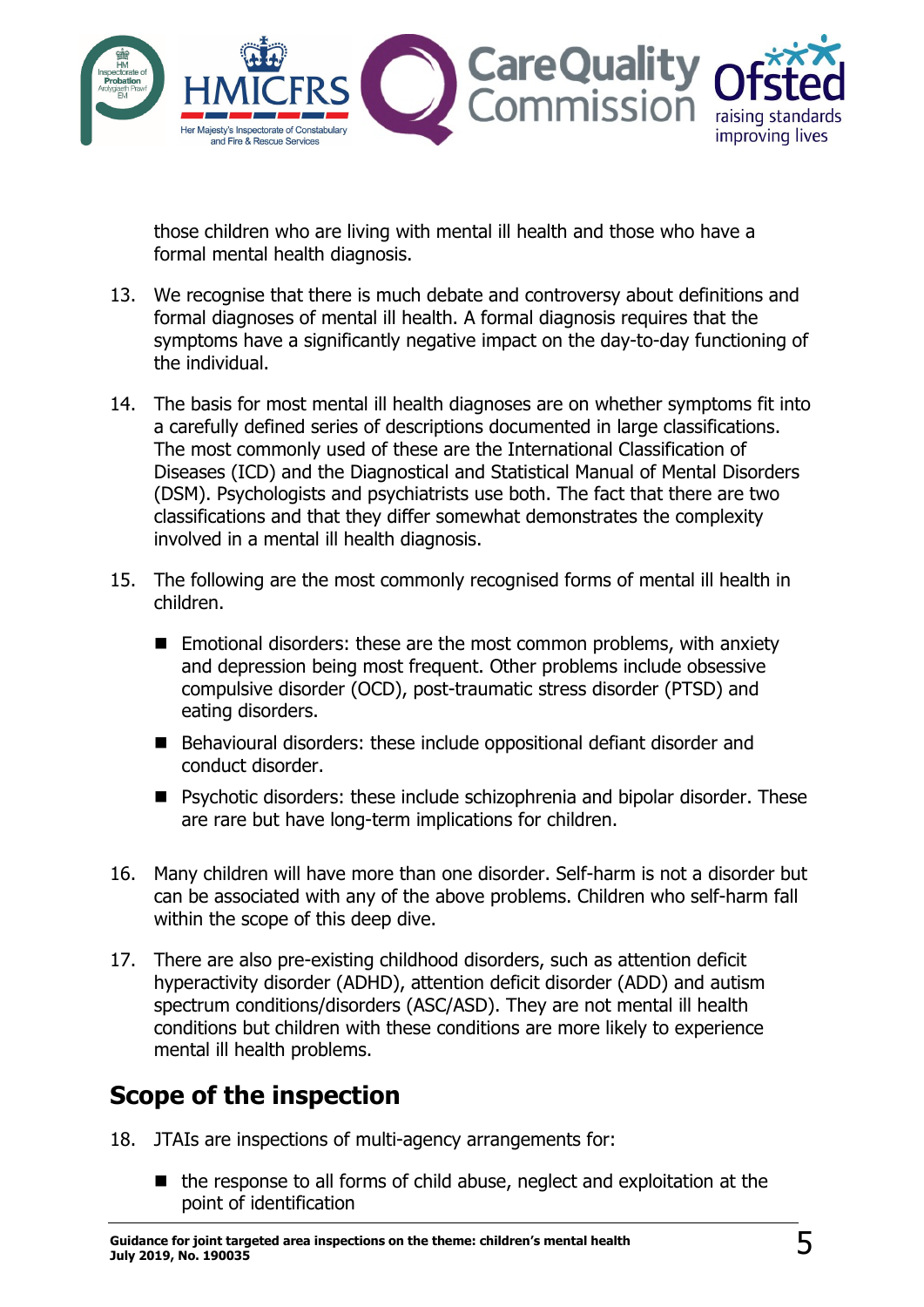

- $\blacksquare$  the quality and impact of assessment, planning and decision-making in response to notifications and referrals
- $\blacksquare$  protecting and supporting children and young people at risk of a specific type (or types) of harm, or the support and care of children looked after and/or care leavers (this is evaluated through a deep dive investigation into the experiences of these children)
- $\blacksquare$  the leadership and management of this work
- the effectiveness of the multi-agency safeguarding partner arrangements in relation to this work.
- 19. In our inspection of the 'front door' of services,<sup>[7](#page-5-0)</sup> we will evaluate agencies' responses to all forms of abuse, neglect and exploitation as well as evaluating responses to children living with mental ill health. This means that our sample will include:
	- $\blacksquare$  children who professionals have identified as having early signs of, or who are living with, mental ill health who will also have been identified as at risk of abuse, neglect and exploitation
	- $\blacksquare$  children who professionals have identified as having early signs of, or who are living with, mental ill health who have not been identified as at risk of abuse, neglect and exploitation.
- 20. We do not expect staff at the front line of all services to be able to diagnose mental ill health or to be mental health specialists. However, we will consider their ability to identify when children need help and support with their emotional well-being and when they may need a mental health assessment and further specialist support.
- 21. The deep dive aspect of this inspection will focus on those children subject to child in need and child protection plans and those children who are in care who are living with mental ill health.
- 22. HMI Probation will focus on the work of YOTs. The National Probation Service (NPS) and Community Rehabilitation Companies (CRCs) will not be in the scope of this inspection and so will not receive notification of individual inspections relating to this deep dive theme.

<span id="page-5-0"></span> $^{\prime}$  The 'front door' in a social care context is the arrangement that local authorities have in place to respond to an initial contact from a professional or member of the public who is concerned about a child. At the front door, local authorities provide advice and make decisions about how they will act on information about the health, well-being and safety of children. For the purpose of this JTAI, we will include the police custody suite as a front door for the police service.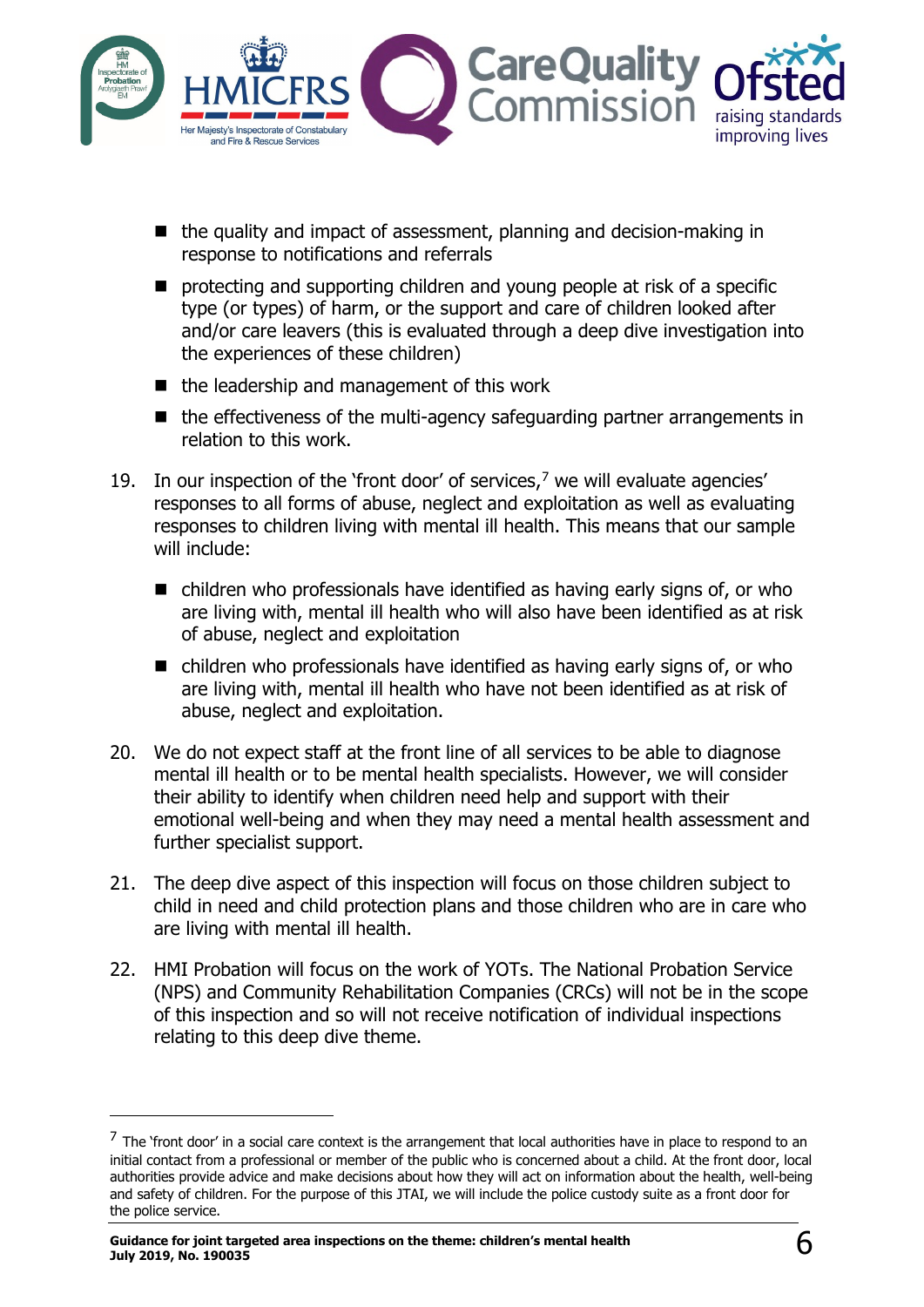

23. We will notify local areas 10 working days before fieldwork begins (usually on Monday of week one).

### <span id="page-6-0"></span>**Meeting with relevant staff**

- 24. The JTAI framework has a section that sets out the practitioners, managers, leaders and stakeholders who inspectors will usually speak to. When a JTAI includes the deep dive theme on children's mental health, inspectors may also speak to:
	- voluntary and community sector representatives who are commissioned to provide services to children experiencing mental ill health
	- the health and well-being board
	- local safeguarding partners
	- commissioners of mental health services for children from public health, the local authority, the clinical commissioning group (CCG) and schools
	- designated child protection leads and/or headteachers
	- $\blacksquare$  the local authority safeguarding leads with responsibility for supporting schools.
- 25. An education inspector will contact the schools of the children who have been selected for case tracking. The inspector will discuss with staff what the school does to support the child and the school's involvement in multi-agency planning and support.

# <span id="page-6-1"></span>**Evaluation criteria**

- 26. For the deep dive investigation, inspectors will evaluate the extent to which:
	- $\blacksquare$  professionals<sup>[8](#page-6-2)</sup> and support staff are well trained, confident and knowledgeable. They have the required skills and are able to talk to children about their emotional health and well-being. This enables them to identify children who may need support with their mental health. Professionals provide support if appropriate. They know where they can get advice and where to refer children for support if this is required (ESN 23)<sup>[9](#page-6-3)</sup>
	- **E** agencies share information effectively and work together to identify children who display signs of mental ill health, intervene to ensure that children get

<span id="page-6-3"></span><span id="page-6-2"></span><sup>&</sup>lt;sup>8</sup> This means, but is not limited to, early help workers, social workers, family/social work support workers, police officers and support staff, health professionals and support staff, teachers and school staff, and YOT staff. <sup>9</sup> The evaluation schedule numbers (ESN) are a referencing system to support inspectors when they record their findings in evidence records.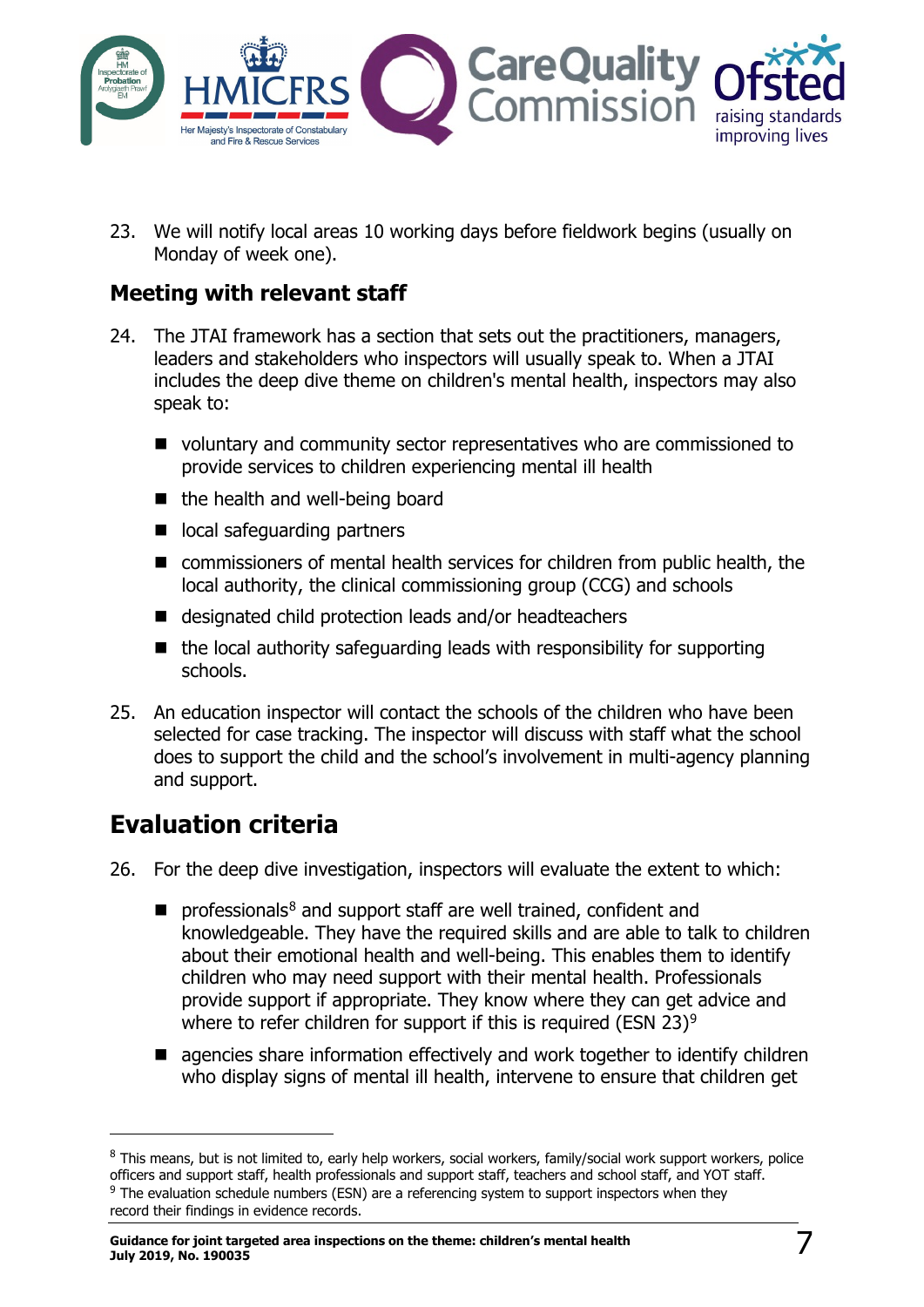

the right help at the right time and monitor the impact of interventions so that their needs are met (ESN 24)

- children living with mental ill health, who are at risk of harm as a result of their mental ill health or at risk of abuse neglect and/or exploitation, receive the right help and, when appropriate, protection through applying appropriate thresholds for support, protection and intervention<sup>[10](#page-7-0)</sup> (ESN 25)
- the impact of mental ill health on children is reduced because they and their families can access a sufficient range of local services, including specialist therapeutic help that improves children's emotional well-being and safety (ESN 26)
- children with mental ill health experience a child-centred approach from all professionals. Any risks to them and their needs are assessed holistically and effectively and are responded to appropriately. Assessments consider the child's mental ill health in the context of the child's narrative, the family history and an understanding of wider systems. This takes account of resilience and positive factors in addition to risks, concerns and/or needs of the child and the family.<sup>[11](#page-7-1)</sup> The views of the child are clearly recorded and central to the work with the family (ESN 27)
- planning for children is comprehensive and integrated and covers all aspects of the child's needs, including their mental health needs, and plans are regularly reviewed (ESN 28)
- professionals supporting children with mental ill health contribute to multiagency plans to support children's care and treatment. This includes health and care staff, and the voluntary and community sector commissioned to provide mental health services for children (ESN 29)
- all professionals have a clear understanding of how the behaviour of parents and carers affects children. They assess strengths and risks in parenting and the extended family as well as in the child's wider environment. They understand when parents need support to be able to meet the needs of a child with mental ill health but also when changes in parents' and/or carers' behaviour, or risks in the wider environment, mean a different approach is required. Timescales for change are based on the child's needs and progress is closely monitored (ESN 30)
- **E** families and carers are given timely support to enable them to safely help the children who are experiencing mental ill health. This includes foster families and staff who support children in residential placements (ESN 31)

<span id="page-7-0"></span><sup>&</sup>lt;sup>10</sup> This includes thresholds for early help, children in need, child protection processes, children becoming looked after as well as intervention and support to address the mental health needs of the child.  $11$  Wider concerns or needs of the child and family could relate to issues within the family as well as issues/risk

<span id="page-7-1"></span>and need relating to extra-familial risk, such as in their peer group, school or neighbourhood.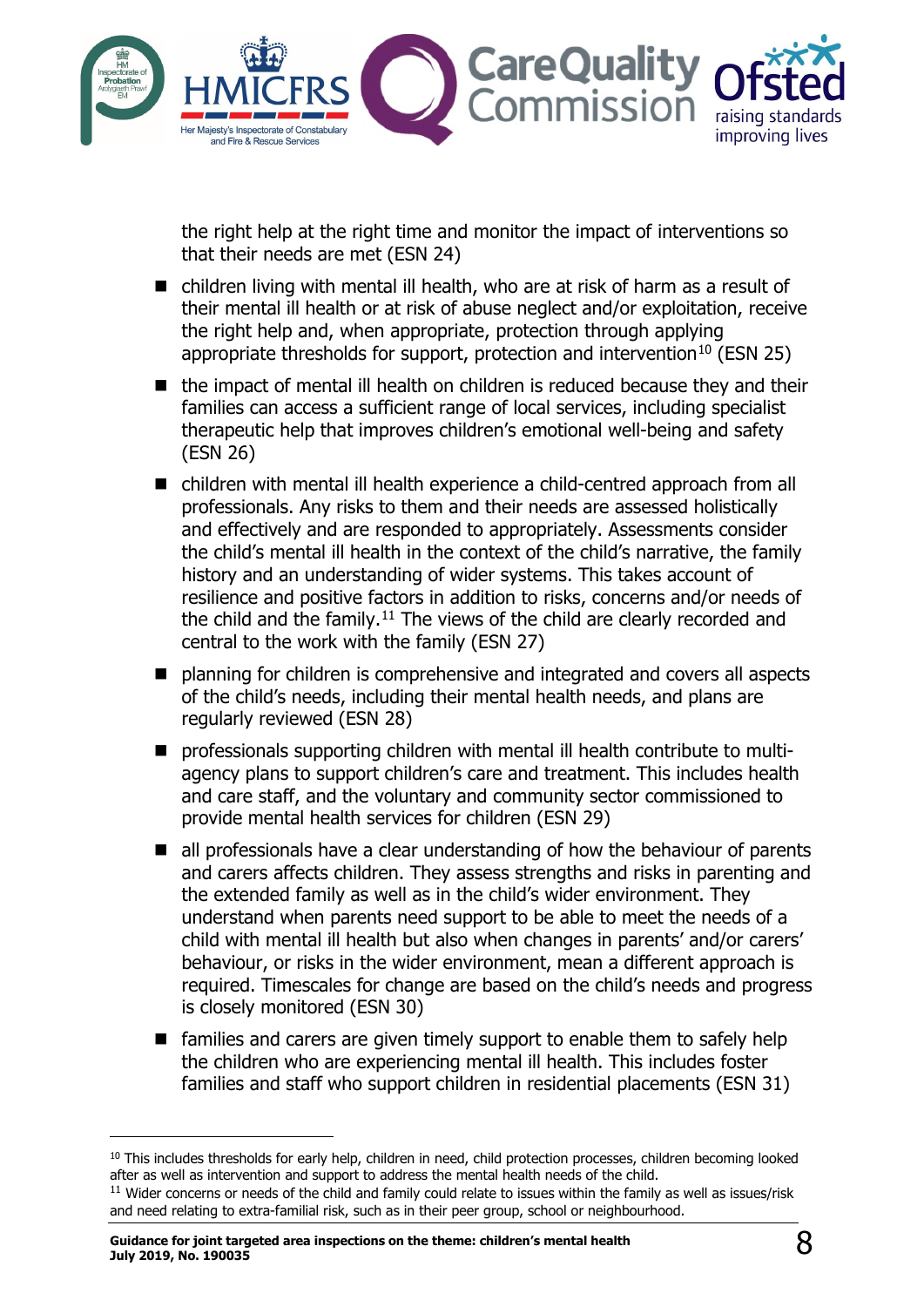

- **P** professionals challenge each other appropriately to ensure good practice. This includes access to reflective supervision and, when appropriate, clinical supervision (ESN 32)
- children and their families feel that their views have been heard and this leads to improvements in the help and support that they receive (ESN 33)
- $\blacksquare$  the police work in partnership with other agencies to appropriately identify children living with mental ill health and refer children to appropriate services and professionals. They have access to specialist advice and support that results in children receiving timely and effective assessments of their mental health (ESN 34)
- decisions made by the police are appropriate and based on a full understanding of risk and needs. This includes when a child is suspected of committing a criminal offence (ESN 35)
- vouth offending services work in partnership to appropriately assess and respond to the needs of children who have mental ill health. They have access to specialist advice and support and a clear referral pathway to relevant services, including if the child is vulnerable and/or if they present a high-risk of serious harm to others (ESN 36)
- schools have systems in place to help identify children whose mental health may be deteriorating or who are suffering mental ill health. They make timely referrals to early help or specialist mental health services and to children's social care when appropriate. Children receive support within the school and/or from external agencies to meet their needs (ESN 37)
- schools contribute to inter-agency working to improve outcomes for children who are on child in need or child protection plans, or are children in care, and who have mental health needs. This includes contributing to a coordinated offer of inter-agency planning to meet the range of risks and needs of these children (ESN 38)
- eaders and managers:

- − know and understand the mental health needs of the children in their area.[12](#page-8-0) This leads to effective commissioning and evaluation of provision, including early help to meet children's needs and to improve the help and support provided to children and their families (ESN 39)
- − recognise the challenges involved in responding to children's mental health needs and provide effective support, training and challenge to practitioners and promote continuous improvement in services (ESN 40)

**Guidance for joint targeted area inspections on the theme: children's mental health July 2019, No. 190035** 9

<span id="page-8-0"></span> $12$  This includes leaders and managers from health, police and the local authority.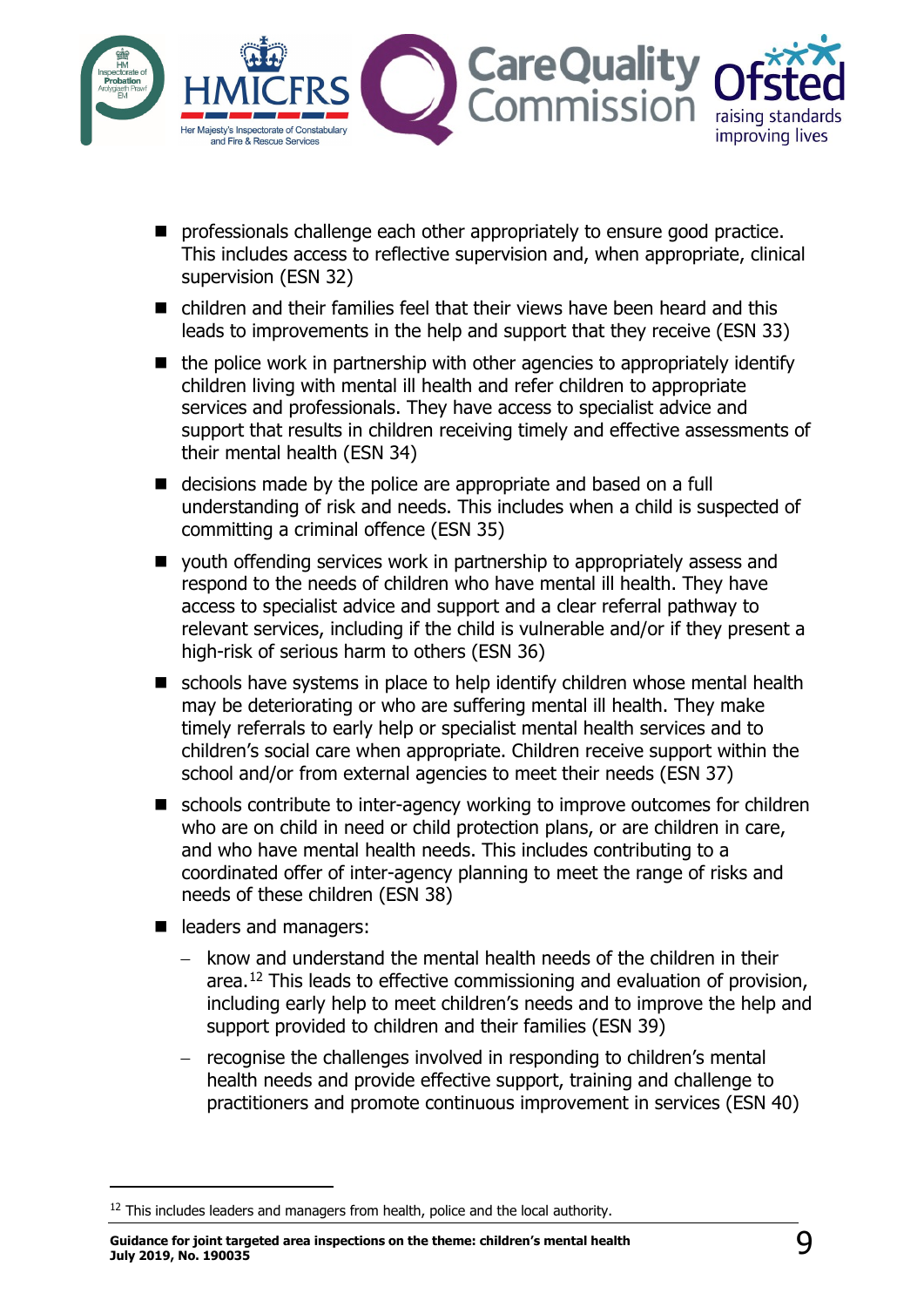

 $\blacksquare$  the roles and responsibilities of support staff are identified, and the training and support they receive meets their needs and impacts positively on the quality of service delivery (ESN 41).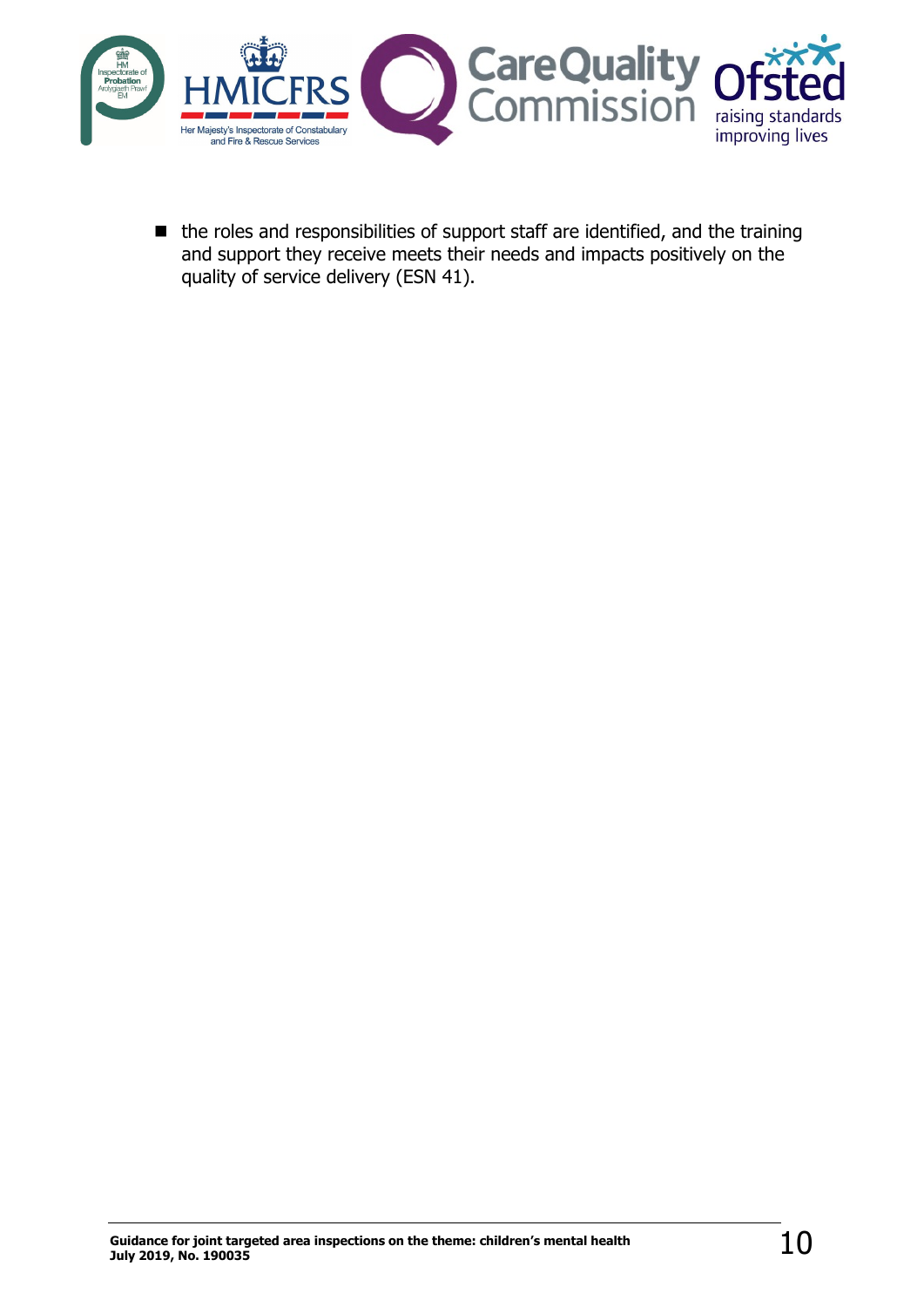

# <span id="page-10-0"></span>**Annex A: local information to support the inspection**

- 27. This annex sets out the information that inspectors request from local agencies when the deep dive theme for the JTAI is children living with mental health. There is a flow chart at the end of this annex that provides an overview of the process and milestones for local agencies to share the information we request. Inspectors will provide details for accessing an online system that local agencies can use to share information.[13](#page-10-2)
- 28. Inspectors use the lists of child-level data in this annex to select the children whose experiences they will track and sample and those that they will ask the local area to jointly evaluate.
- 29. Inspectors will request the information in Annex A when they notify the local agencies of the inspection on Monday at 9am (10 working days before fieldwork).
- 30. The local authority, a representative from the CCG and child and adolescent mental health services (CAMHS) and YOT should work together on the case selection process to identify children whose experiences match the scope of this inspection.
- 31. Local agencies may need to use the knowledge of professionals as well as information on recording systems to create the lists of child-level data we request.

### <span id="page-10-1"></span>**Lists of children**

- 32. **By 9am on Thursday in week one**, the local authority, working with the nominated representatives from the CCG and CAMHS and the YOT, should provide lists of child-level data for:
	- all those in receipt of services as a child in need at the point of inspection or in the six months before the inspection
	- all those who are the subject of a child protection plan at the point of inspection, including those who ceased to be the subject of a child protection plan in the six months before the inspection
	- $\blacksquare$  all children in care at the point of inspection, including all those children who ceased to be looked after in the six months before the inspection.

<span id="page-10-2"></span><sup>&</sup>lt;sup>13</sup> Ofsted has risk assessed this site against the Government's Cloud Security Principles to handle sensitive personal data: 'Summary of cloud security principles', CESG, 2013; [www.gov.uk/government/publications/cloud](http://www.gov.uk/government/publications/cloud-service-security-principles)[service-security-principles.](http://www.gov.uk/government/publications/cloud-service-security-principles)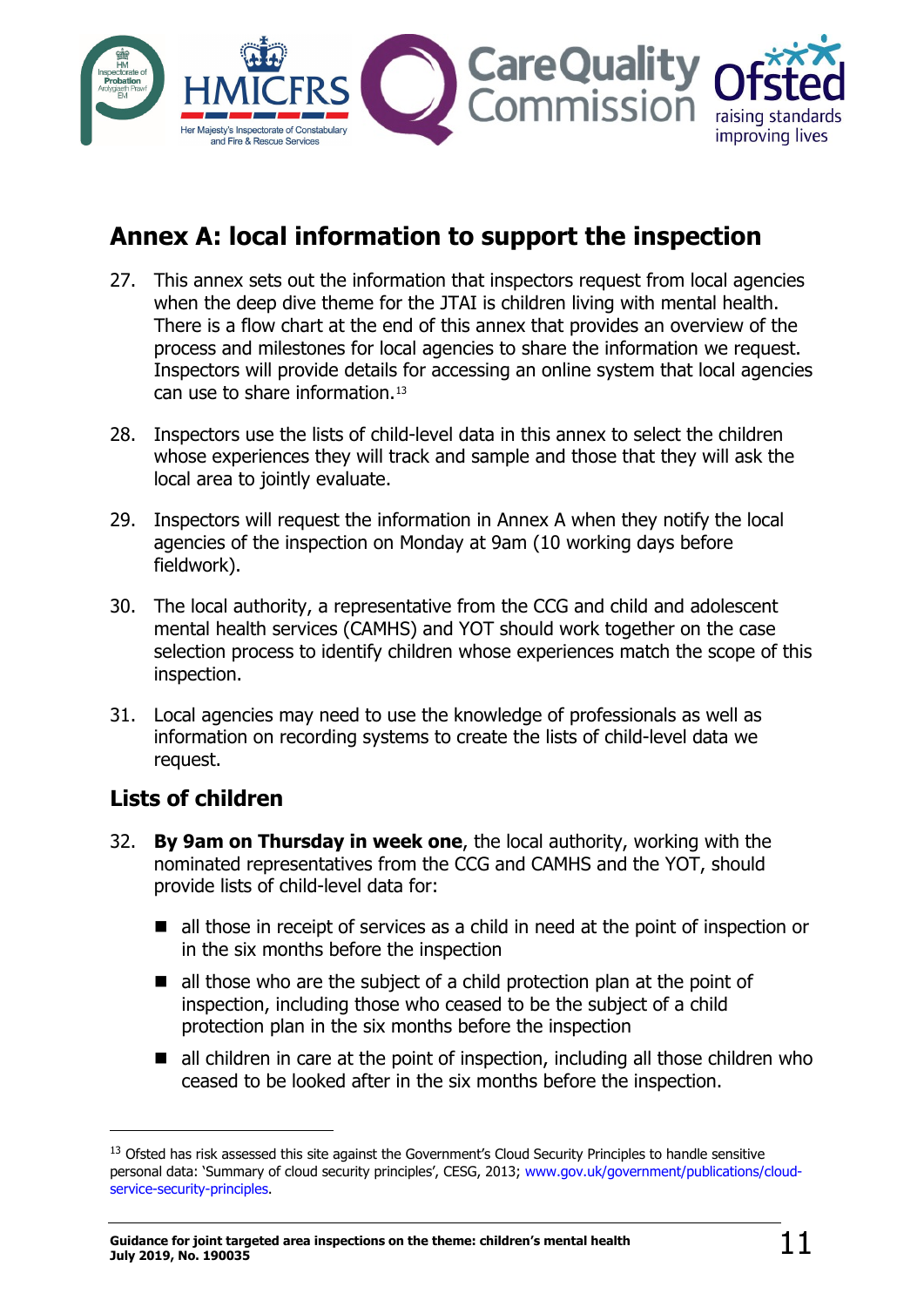

- 33. These lists are the same as lists six, seven and eight in Ofsted's framework for the inspection of local authority children's services.<sup>[14](#page-11-0)</sup> For this JTAI, the local agencies should include the additional fields of data listed below. These additional fields only need to be provided for children aged between 10 and 15 years old:
	- Is there a concern about the child's mental health?  $(Y/N)$
	- $\blacksquare$  Have they been identified as needing support as a result of their mental health? (Y/N)
- 34. If the answer for one or both fields is yes, the local agencies should also provide the following information for these children:
	- $\blacksquare$  Has the child been referred to CAMHS? (Y/N)
	- Is the child receiving a service from CAMHS?  $(Y/N)$
	- $\blacksquare$  Is the child on a waiting list for CAMHS? (Y/N)
	- $\blacksquare$  Has the child been referred and the referral not accepted by CAMHS? (Y/N)
	- Is the child currently receiving intervention and support or has been in the last six months in relation to their mental health? (Y/N)
	- $\blacksquare$  Is there multi-agency involvement? (Y/N)
	- If Is the child or young person known to the YOT? (Y/N)
	- Is there a current police investigation or any criminal proceedings?  $(Y/N)$
- 35. An Excel template setting out the fields and detailed guidance for these lists is published on the same webpage as this guidance.
- 36. If there are any particular contextual issues in the local area in relation to children's mental health, for example a specific programme of work or service, the director of children's services can advise the lead inspector of this when they provide these lists. The lead inspector will take this into account when selecting the children whose experiences inspectors will track and sample.
- 37. **By 10am on Friday in week one**, the lead inspector will select between five and seven children whose experiences the local partnership should evaluate jointly and that inspectors will track. The lead inspector may request a phone call with the local authority and the nominated representatives from the CCG, CAMHS and the YOT, before 12 noon, to confirm that the selection of cases includes multi-agency involvement and current or recent work to address

<span id="page-11-0"></span><sup>&</sup>lt;sup>14</sup> Framework, evaluation criteria and inspector quidance for the inspections of local authority children's services, Ofsted, 2019; [www.gov.uk/government/publications/inspecting-local-authority-childrens-services-from-2018.](http://www.gov.uk/government/publications/inspecting-local-authority-childrens-services-from-2018)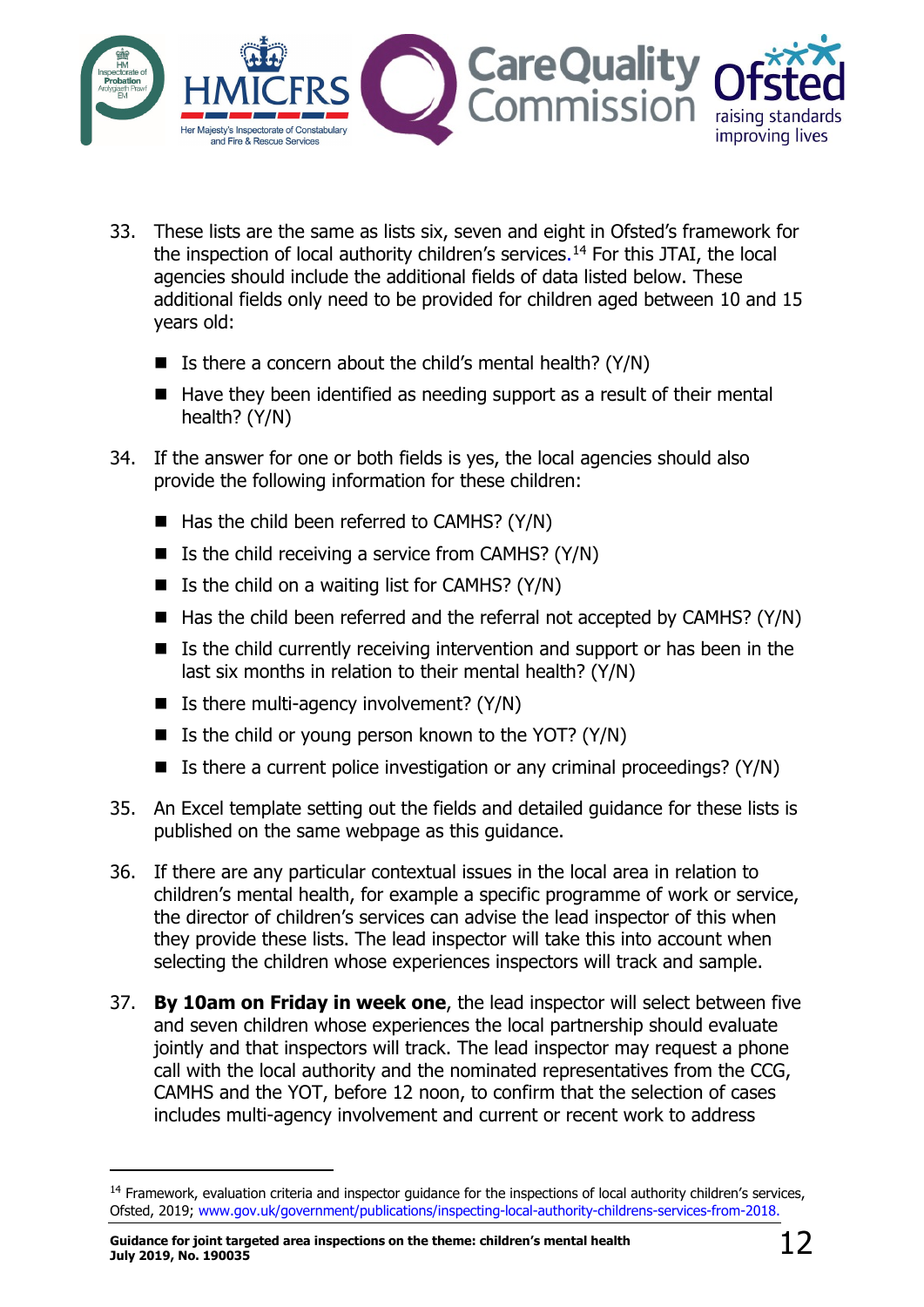

concerns about the child's mental health. The lead inspector may ask the agencies to review the cases on the electronic recording system to ensure this.

- 38. Inspectors will focus their evaluation on the experiences of the specific children identified. Although inspectors will consider family context, they will not evaluate the experiences of any brothers or sisters in detail. Inspectors will focus on practice in the six months before the inspection but will take into account the child's experiences before this point.
- 39. In week two, the local agencies should provide important documents associated with these children (by Tuesday) and their joint evaluations (by the end of Thursday). See the section 'Important [case-file documents'](#page-13-0) below for further information.

### <span id="page-12-0"></span>**Other child-level lists and planned multi-agency meetings**

- 40. **By the end of Thursday in week one**, the local agencies should provide the lead inspector with details of multi-agency meetings taking place during the fieldwork week, including: initial child protection conferences; review child protection conferences; looked after children reviews; strategy discussions; and any other planning or review meeting relating to children who are either in receipt of or have been referred for support with their mental ill health.
- 41. The local authority should provide further lists of child-level data. These lists are of **all** children in each category known to the local authority:
	- All contacts received in the six months before the date of inspection.
	- All referrals received in the six months before the inspection.
	- All statutory assessment in accordance with section 17 or section 47 of the Children Act 1989 in the six months before the inspection.
	- All section 47 enquiries in the six months before the inspection.
- 42. These lists are the same as lists one, three, four and five in Ofsted's framework for the inspection of local authority children's services.<sup>15</sup> For the JTAI, the local authority should provide one additional fields for list four (assessments):
	- if assessment has been completed, has mental ill health been identified?
- 43. An Excel template setting out the fields and detailed guidance for these lists is published on the same webpage as this guidance.

<span id="page-12-1"></span><sup>&</sup>lt;sup>15</sup> Framework, evaluation criteria and inspector quidance for the inspections of local authority children's services, Ofsted, 2019; [www.gov.uk/government/publications/inspecting-local-authority-childrens-services-from-2018.](http://www.gov.uk/government/publications/inspecting-local-authority-childrens-services-from-2018)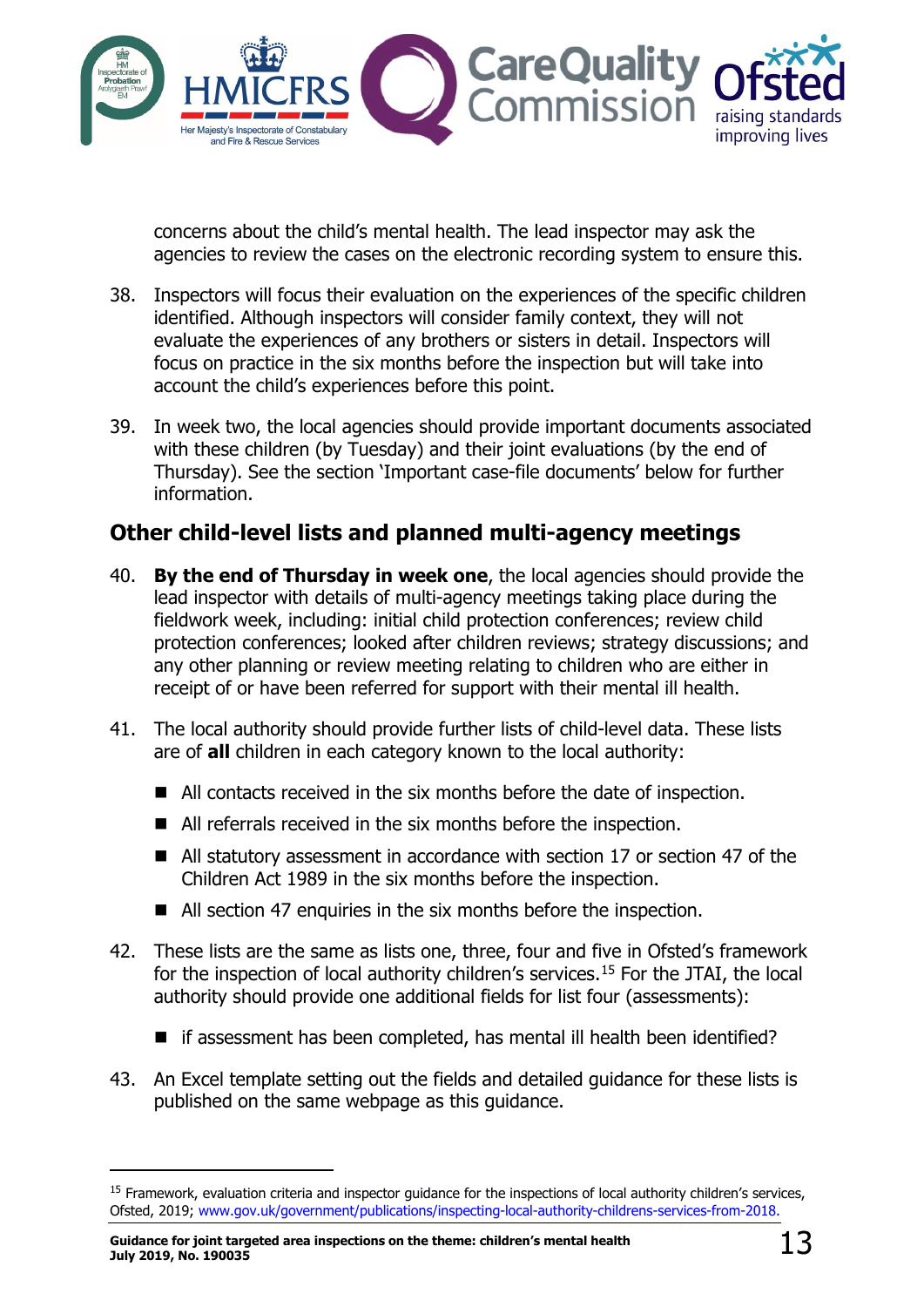

### <span id="page-13-0"></span>**Important case-file documents**

- 44. **By the end of Tuesday in week two**, the local agencies should provide electronic copies of the following documents for each of the children whose experiences they have been asked to evaluate (if recent examples exist):
	- $\blacksquare$  initial referral/contact/notification (if applicable)
	- most recent assessment, including a common or early help assessment
	- strategy or other multi-agency discussion or equivalent
	- section 47 investigation documentation/initial child protection conference minutes
	- $\blacksquare$  most recent plan for the child and/or review of the plan, including any health care plans
	- $\blacksquare$  latest return home interview and any subsequent risk assessments (if appropriate)
	- $\blacksquare$  minutes of any multi-agency meetings in respect of the child<sup>[16](#page-13-1)</sup>
	- $\blacksquare$  if applicable, the most recent pre-sentence report relating to the child or any relevant adult
	- a chronology of significant events in the six months before the inspection. Significant events may include:
		- − episodes of the child missing from home, care or education
		- − any contact that the child or relevant adults has had with the police as either a victim or suspect – such as reported incidents, crimes and investigations, and reports of the child being missing or absent
		- − information on events earlier than the six months before the inspection when this is necessary to understand the context of the child's experience.
- 45. The CQC will request documents about the children whose experiences inspectors will track. However, because the specific health agencies involved will vary, the COC will determine which agencies to request information from following inspectors' review of the evaluations carried out by the local partnership. The CQC will make this request on the Friday of week two.
- 46. The local agencies should provide their joint evaluations and, if possible, individual agency evaluations of children's experiences electronically **by the end of Thursday in week two**. Printed copies of the documents related to

<span id="page-13-1"></span><sup>&</sup>lt;sup>16</sup> This includes any multi-agency meeting in respect of early help, child protection, children in care and any additional multi-agency meetings in respect of the child's mental ill health.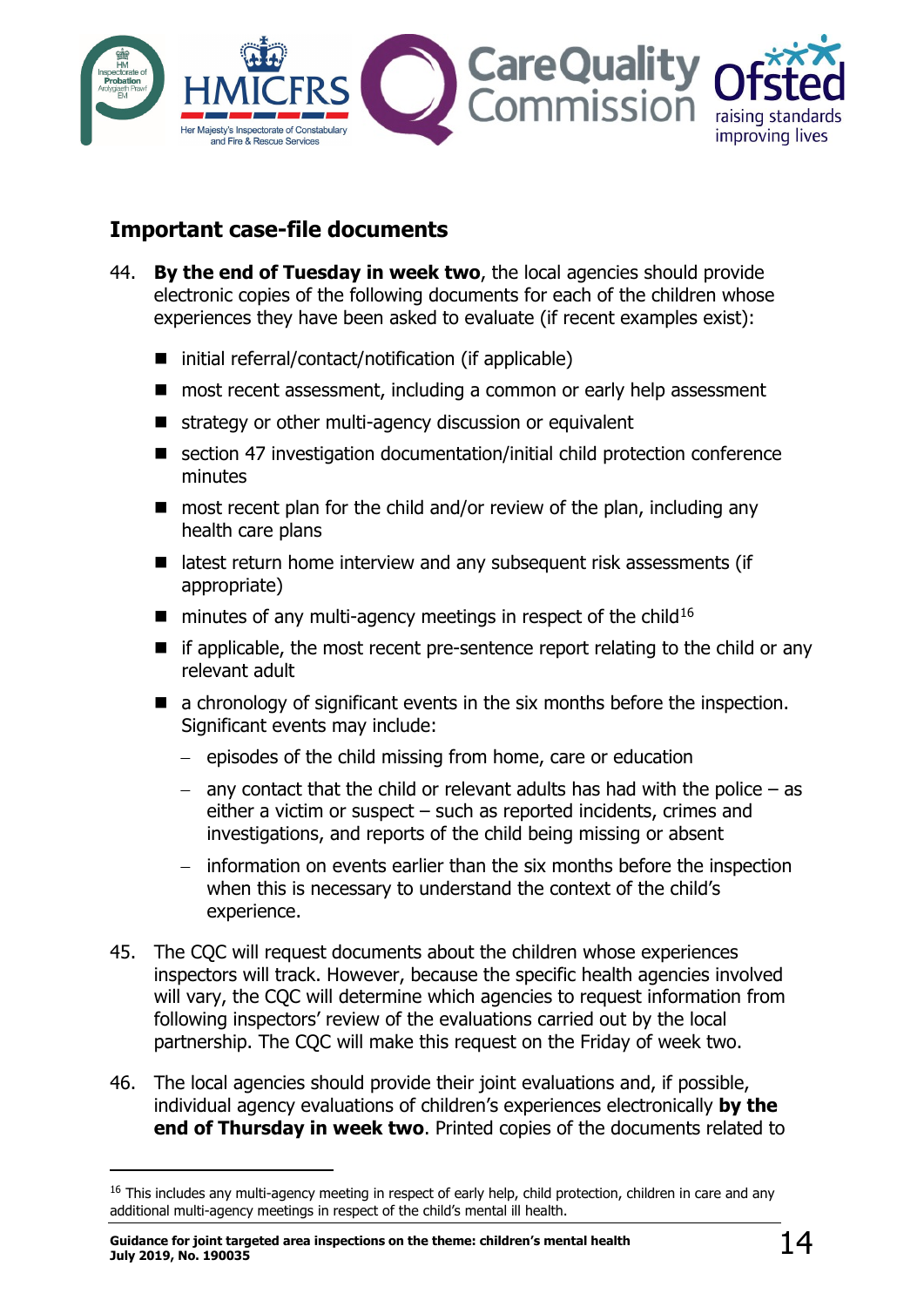

the children whose experiences the partnership has evaluated should be made available for when inspectors arrive on site.

### <span id="page-14-0"></span>**Other information to support the inspection**

47. **By the end of Tuesday in week two**, the local agencies should provide the information outlined below to help inspectors understand the work of agencies within the area. The local agencies should not provide everything that they hold on each subject. They should provide electronically the area's best and most recent examples that relate to the scope of this inspection.

#### <span id="page-14-1"></span>**Information required from individual agencies to support the inspection**

48. This annex lists the information inspectors request from local agencies when the deep dive theme for the JTAI is children's mental health. The information is listed in the order that the local agencies are asked to provide it.

#### **1. The local authority**

1.1 – Organisational structures showing lines of reporting and accountability.

1.2 – Management information reports for those children within the scope of the inspection, at both a local and agency level.

1.3 – Assessment and threshold criteria for helping families and protecting the identified children.

1.4 – Practice audits, including multi-agency, over the six months before the inspection relating to the focus of the inspection, and associated improvement/action plans.

1.5 – Details of any services in the area that have been commissioned from the community or voluntary sector for children, to support children with their emotional well-being and mental health.

1.6 – Minutes of multi-agency meetings relating to children's mental health and emotional well-being.

1.7 – Terms of reference for the multi-agency safeguarding hub or local equivalent.

1.8 – Needs analysis, strategies and action plans relating to children's mental health and emotional well-being, any success criteria and any analysis impact.

1.9 – Assessment and intervention processes.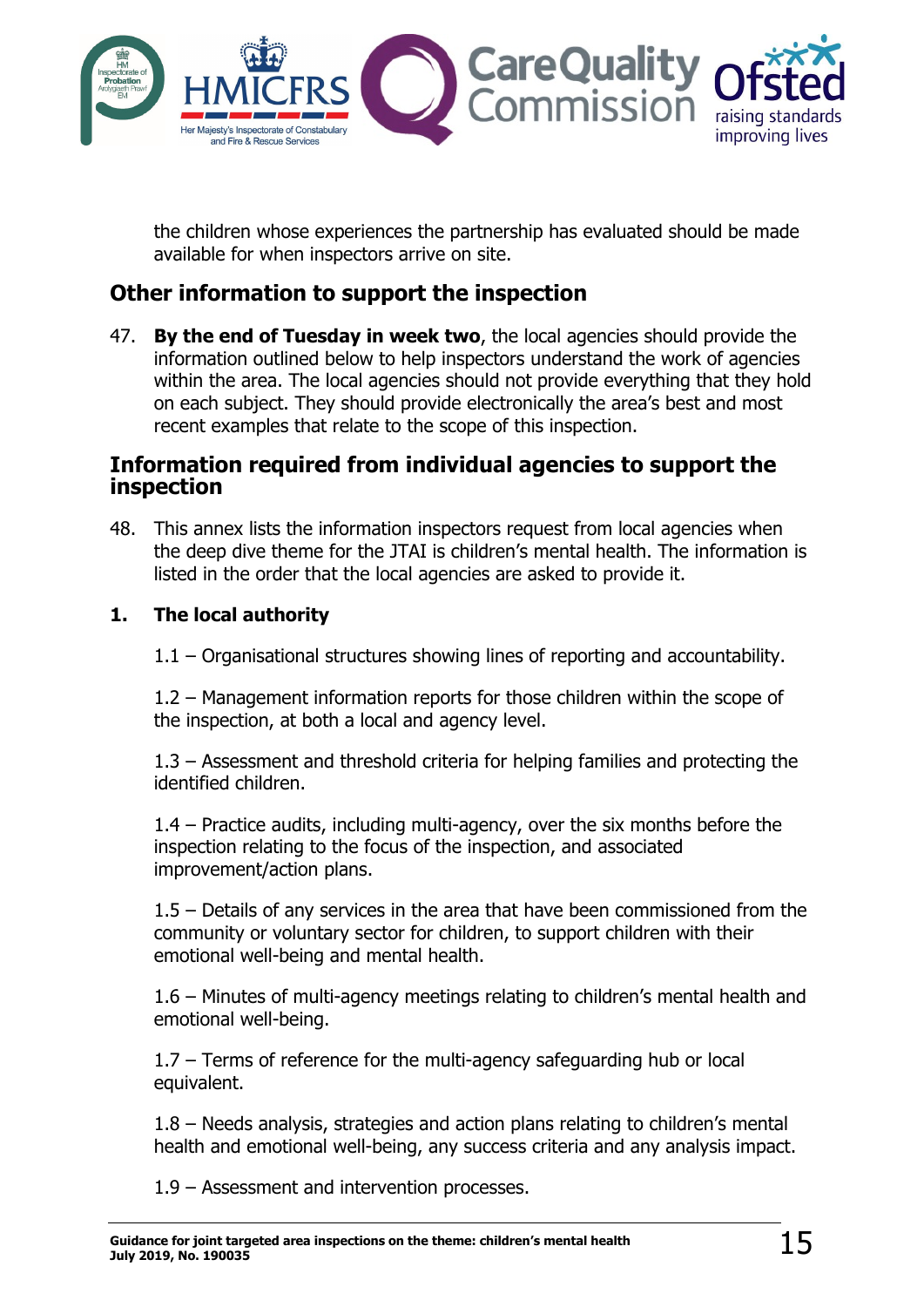

#### **2. Multi-agency arrangements – children's mental health**

2.1 – Organisational structures for the lines of accountability for the commissioning and monitoring of emotional health and children and young people's mental health services across the local area.

2.2 – Minutes of the health and well-being board from the 12 months before the inspection.

2.3 – Sub-group minutes as relevant to the scope of the inspection (requested by the lead inspector).

2.4 – Local areas plans for commissioning and responding to national directives and local need in developing and implementing emotional health and children and young people's mental health pathways.<sup>[17](#page-15-0)</sup>

#### **3. Multi-agency safeguarding arrangements**

3.1 Organisational structures showing lines of reporting and accountability.

3.2 Minutes of meetings of the local safeguarding partners from the 12 months before the inspection (including executive board meetings, if applicable),

3.3 Sub-group minutes as relevant to the scope of the inspection (as requested by the lead inspector).

#### **4. The police force**

4.1 – Organisational structures showing lines of reporting and accountability.

4.2 – The assessment process for children who are or may be at risk of mental ill health or other risk or vulnerability. This should include children who are suspected of a crime.

4.3 – Learning and development regarding vulnerability, children who are or may be at risk of mental ill health and child protection. This should include training provided to frontline or custody staff about the risk of children suspected of a crime being vulnerable to mental ill health.

<span id="page-15-0"></span><sup>&</sup>lt;sup>17</sup> This may include details of work being carried out across a wider geographical area than the local authority, such as sustainability and transformation partnerships (STPs) or integrated care systems.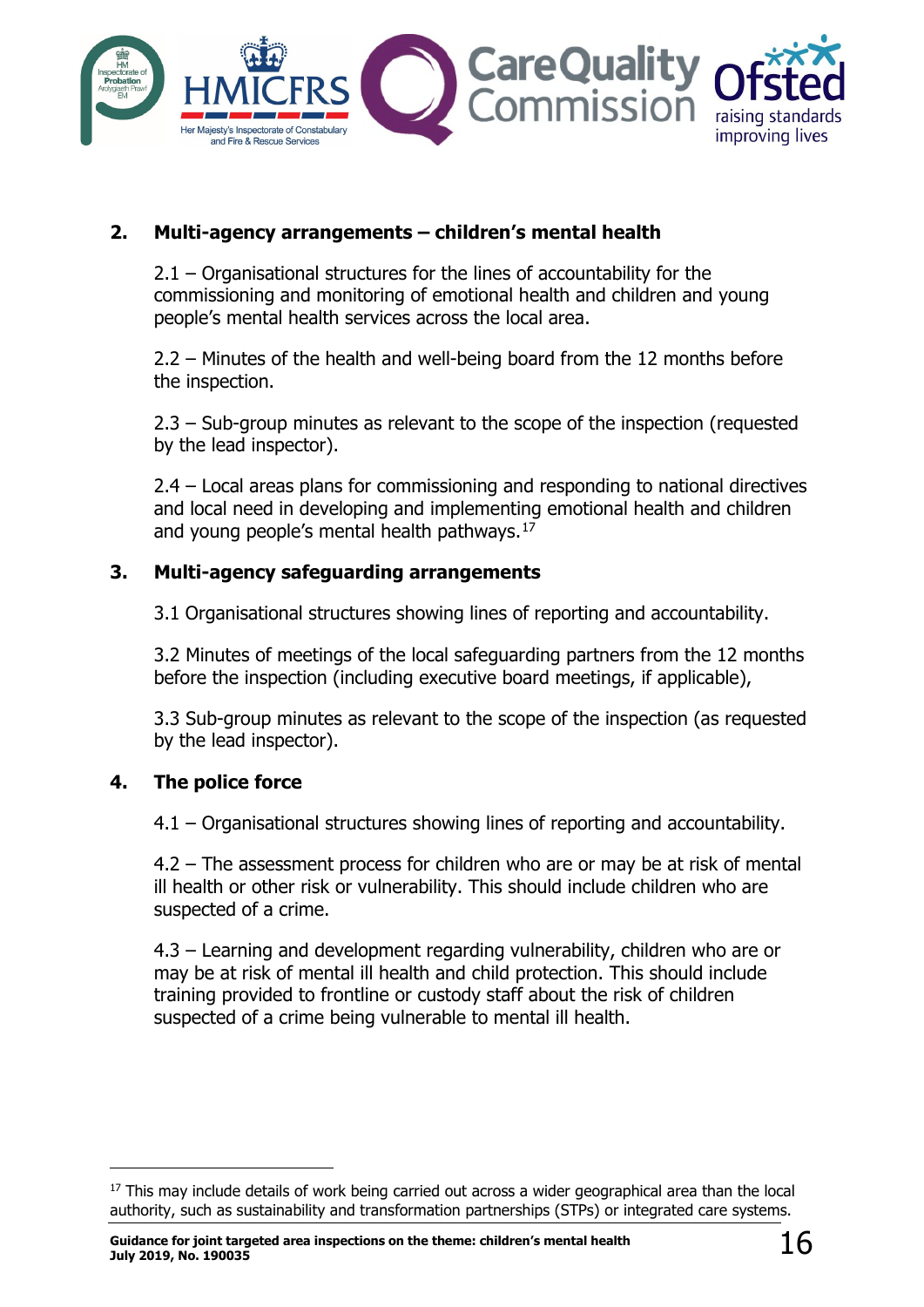

4.4 – Child protection referral document. This should include the number of referrals completed for children suspected of a crime who are either detained in custody or voluntarily attend a police station and who are or may also be at risk of mental ill health.

4.5 – Strategy, policies and guidance relating to children who are or may be at risk of mental ill health. This should include force and partnership arrangements) for supporting children who are dealt with Section 136 of the Mental Health Act 1983.

4.6 – Any problem profile or other data detailing the force's understanding of the children who they engage with who are or may have been at risk of mental ill health. This should include data relating to children who are suspected of a crime and who are or may also be at risk of mental ill health.

4.7 – Three most recent sets of minutes for any force strategic governance meetings related to children who are or may be at risk of mental ill health.

 $4.8$  – Any audits and action plan(s) relating to children who are or may be at risk of mental ill health.

4.9 – Performance management information/data for children who are or may be at risk of mental ill health.

#### **5. Youth offending team**

5.1 – Organisational structures showing lines of reporting and accountability.

5.2 – Policy/procedures regarding child protection and safeguarding.

5.3 – Policy/procedures for the management of risk of harm to others.

5.4 – Any policy/procedures/protocols in relation to identifying and responding to the mental health needs of children who have offended.

5.5 – In addition, the HMI Probation lead inspector will ask the youth offending service to identify cases for sampling during the inspection fieldwork.

#### **6. Health partners**

6.1 – Organisational structures showing lines of reporting and accountability, including details of local health commissioning and/or provider services.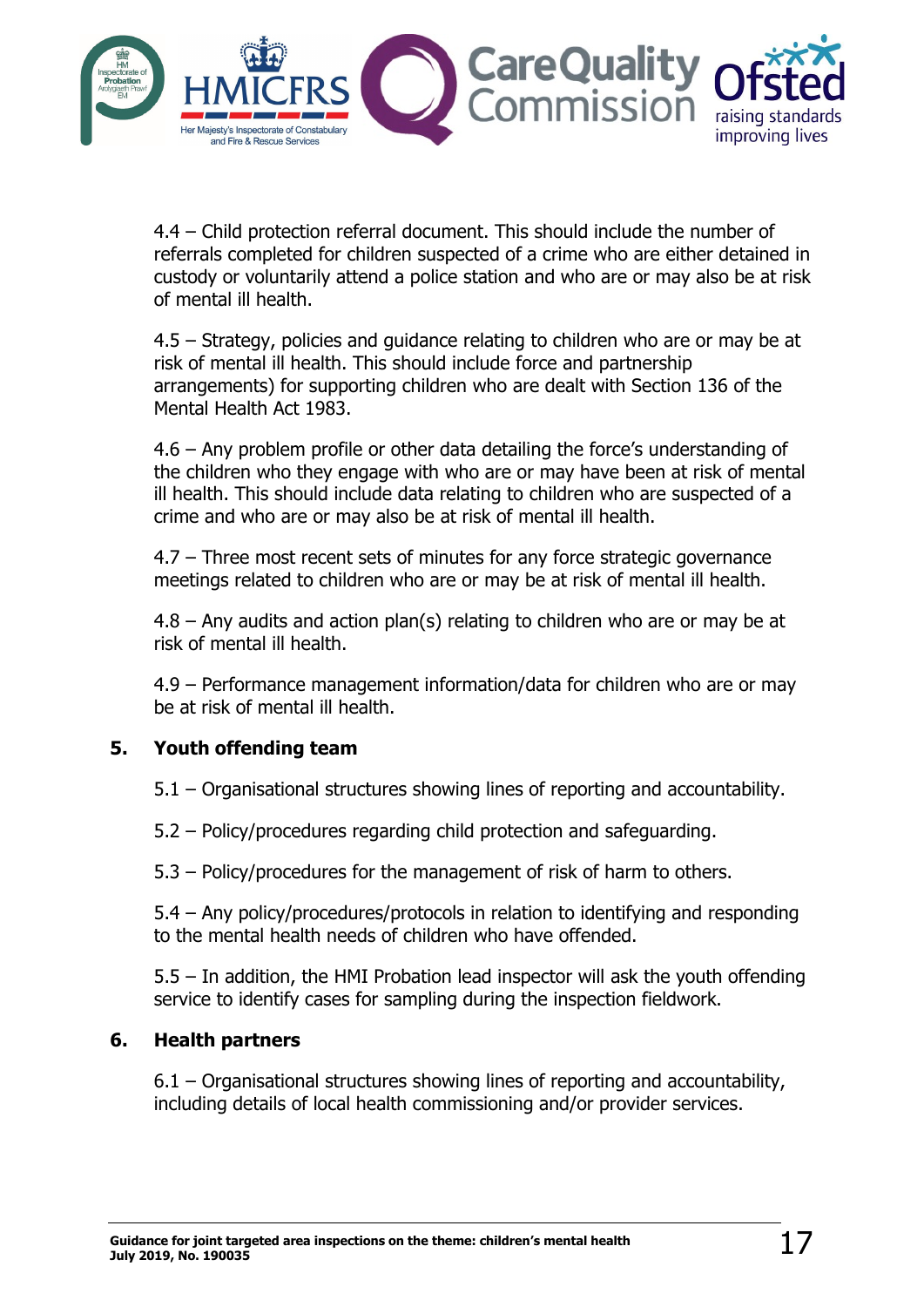

6.2 – CCG and provider services with details of who is providing commissioned services, including Emergency Department (ED) urgent care units, CAMHS, young people's substance misuse service, GPs and, looked after children specialist service.

6.3 – CCG to coordinate and provide details of children and young people's mental health services provided in the local area, including details of commissioning arrangements.

6.4 – CCG and provider services annual reports on safeguarding and child protection, including for children in care.

6.5 – Provider protocols and pathways relating to children with mental ill health, including local primary care settings.

6.6 – Any commissioner or provider audits and action plans relating to children and mental ill health.

### <span id="page-17-0"></span>**Engagement with children, young people, parents and carers**

- 49. The lead inspector may ask the local agencies to arrange opportunities for inspectors to talk directly with the children whose experiences they have chosen to track and with their parents and carers. Inspectors will provide information leaflets to help children, parents and carers understand what their involvement in the inspection means. There is no obligation for children, young people, parents and carers to engage in the inspection. If a child, parent or carer does not want to speak with an inspector, the local agencies should inform the lead inspector of this. **If there are reasons why the local agencies do not think it is appropriate for inspectors to speak with a particular child or their family, they should inform the lead inspector of the reasons.**
- 50. Local agencies should confirm arrangements to talk to these children, parents or carers in writing as soon as possible and by the end of week two.
- 51. In all activities involving children and their families, inspectors will ask the appropriate practitioner/s in the local area to speak with the child/family and explain the inspection to them before the inspector speaks to the child/family or observes any work directly with them. Before proceeding with any discussions or observations, inspectors will always check with the child and family that they have understood what their involvement means. Inspectors should note this in their record of the discussion/observation.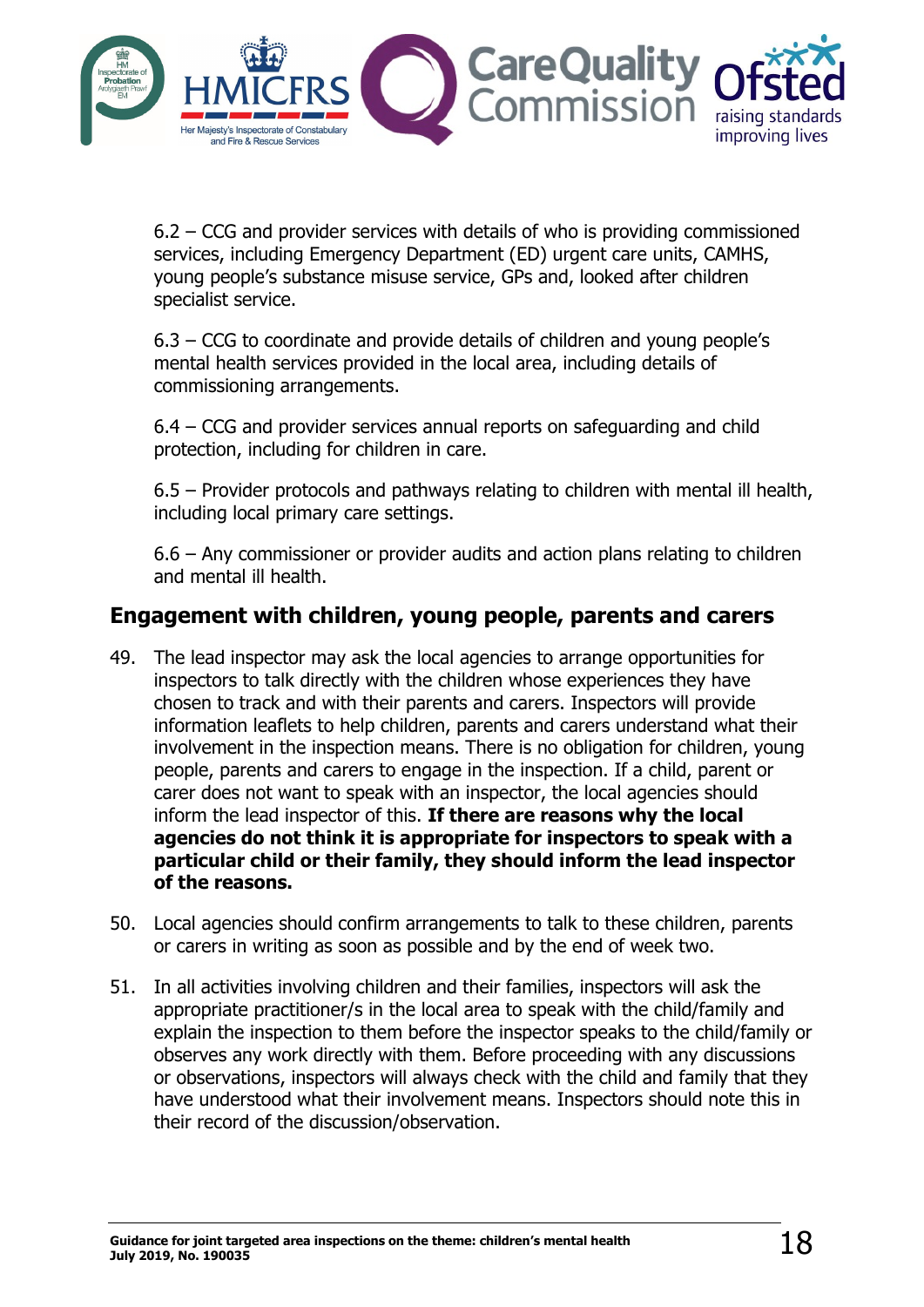

### **Overview of Annex A: process and milestones**

<span id="page-18-0"></span>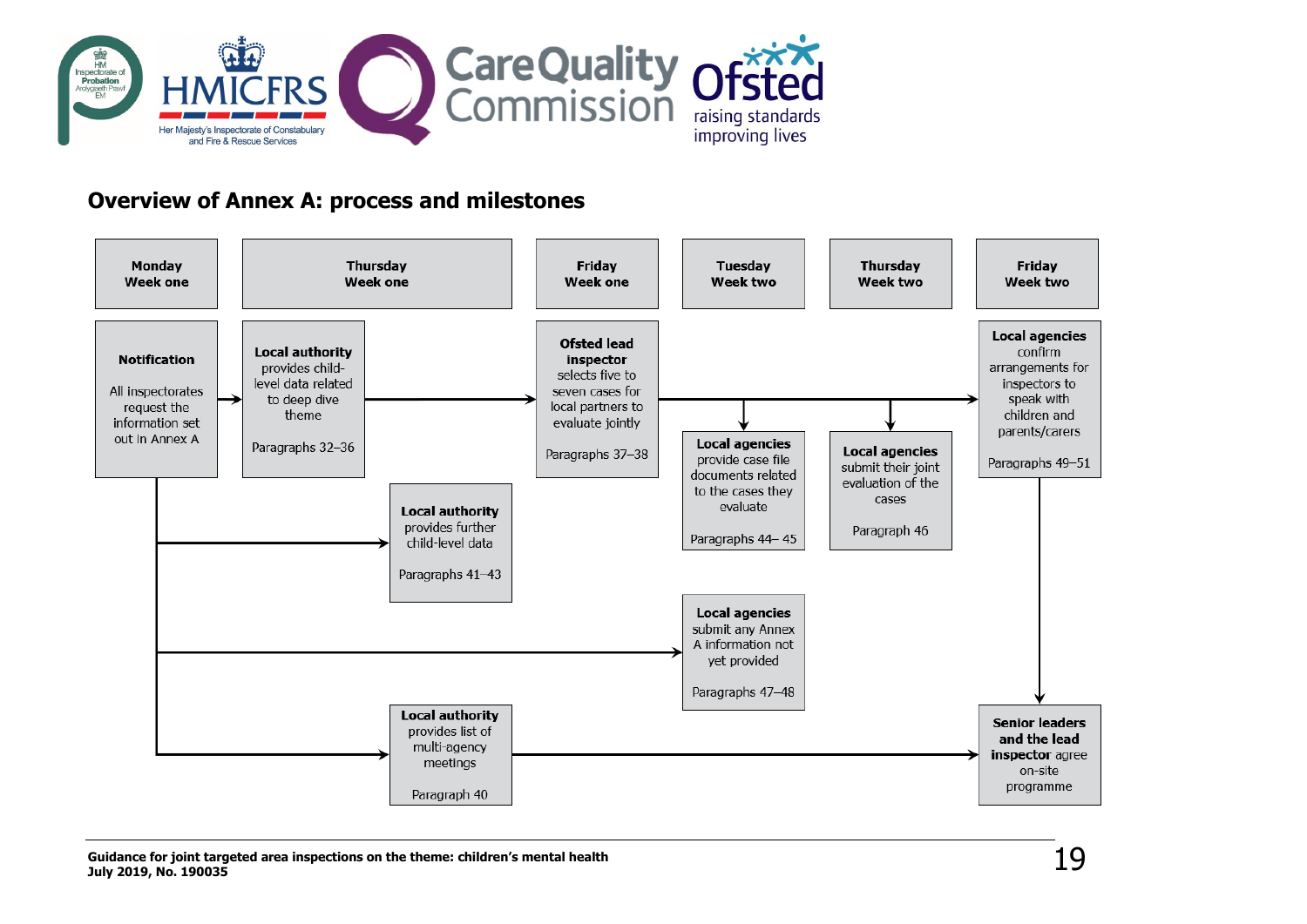

# <span id="page-19-0"></span>**Annex B: tool for tracking children's experiences**

The inspection team uses the tracking tool to ensure that they consistently record evaluations of evidence from tracking individual children and young people's experiences. The questions reflect the experiences of children and young people at each key stage of intervention.

| Inspector                                                                                                                      |  |
|--------------------------------------------------------------------------------------------------------------------------------|--|
| Inspectorate                                                                                                                   |  |
| Case number                                                                                                                    |  |
| Age of child/young person                                                                                                      |  |
| Does the child have any individual needs<br>relating to their circumstances?<br>(for example, their ethnicity or a disability) |  |

#### **Evaluation by the local area**

| Does the joint evaluation by the local |  |
|----------------------------------------|--|
| partnership accurately evaluate the    |  |
| experiences of the child?              |  |
| (where an evaluation has taken place)  |  |

#### **Inspector's evaluation**

|                                                                                                                  | <b>Evaluative summary of child/young</b><br>person's experience |
|------------------------------------------------------------------------------------------------------------------|-----------------------------------------------------------------|
| Was referral for action timely for the child?                                                                    |                                                                 |
| Is risk identified, understood and<br>prioritised? Does the child appear to be<br>safe?                          |                                                                 |
| Have the child's mental health needs been<br>identified, prioritised and understood?                             |                                                                 |
| Has decision-making matched the priority<br>risks and needs?                                                     |                                                                 |
| If an assessment has been completed, are<br>risks, needs (including mental health needs)<br>and strengths clear? |                                                                 |
| Is there a plan? Is it sufficient to address<br>risk and need? Is it making a difference?                        |                                                                 |
| Has the child been involved/engaged at all<br>stages? Have family/carers been involved at<br>all stages?         |                                                                 |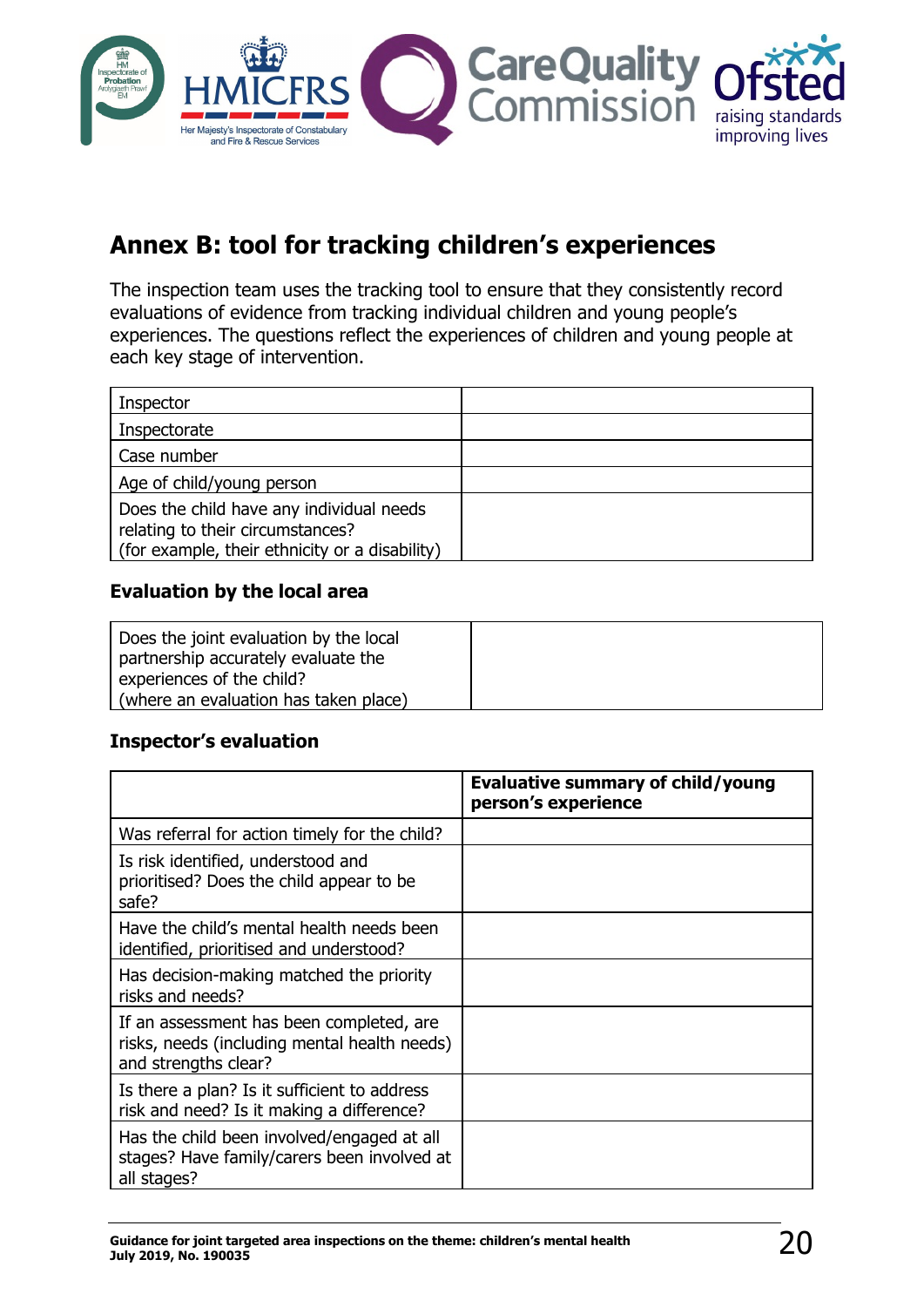

|                                                                                                  | <b>Evaluative summary of child/young</b><br>person's experience |
|--------------------------------------------------------------------------------------------------|-----------------------------------------------------------------|
| Have individual needs and circumstances<br>been taken into account?                              |                                                                 |
| Do agencies work together effectively to<br>protect the child?                                   |                                                                 |
| Do agencies work together effectively to<br>support the child with their mental health<br>needs? |                                                                 |